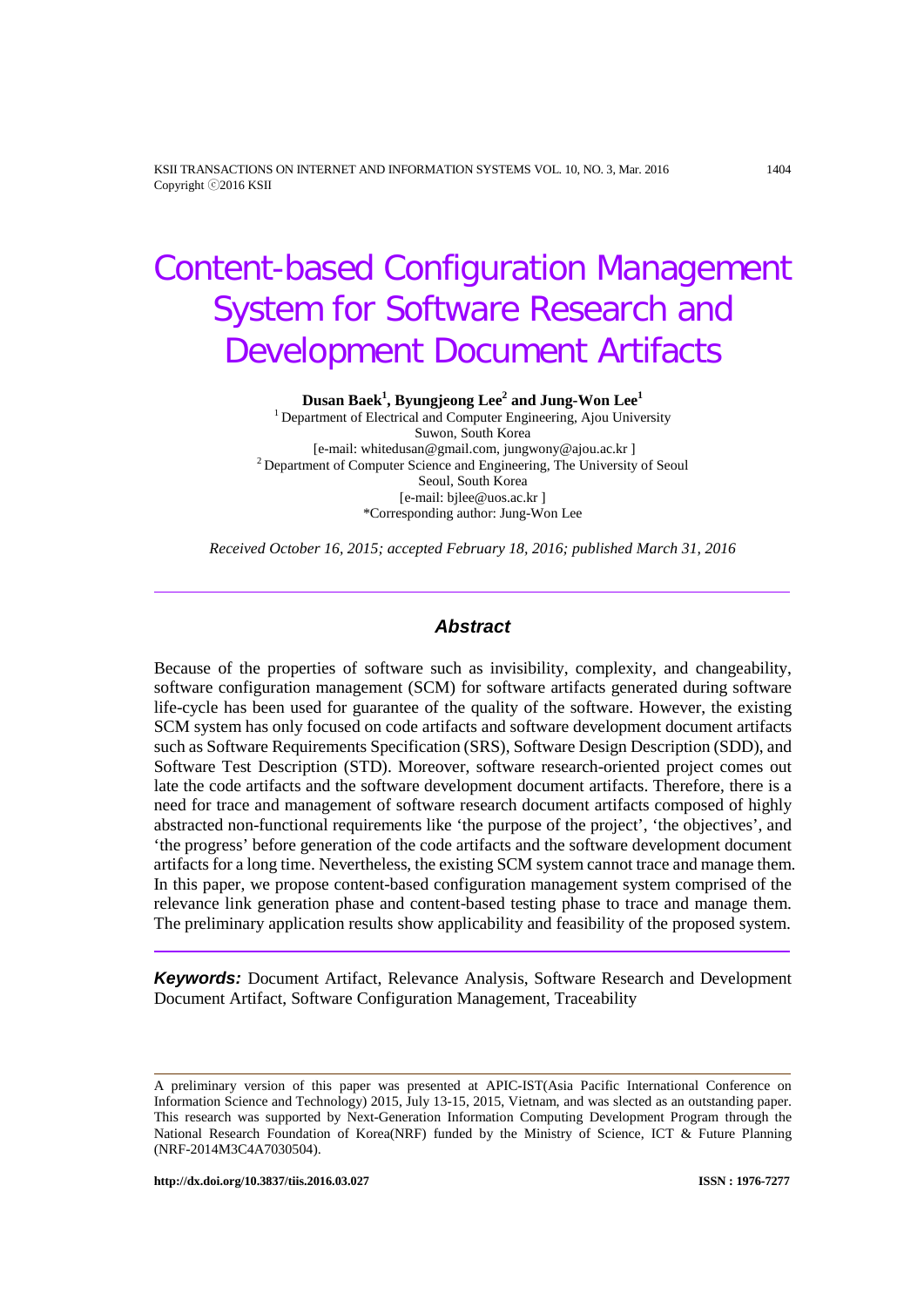# **1. Introduction**

**R**ecently, the size of <sup>a</sup> software research and development (R&D) project has expanded, and the importance of its quality has increased. For this reason, the management of artifacts produced during the software R&D life cycle is becoming more significant. Managing the artifacts leads researchers to improve the quality of their software R&D project [1-3].

In order to manage the artifacts, researchers utilize a software configuration management (SCM) system which identifies, traces, and controls configuration items in the artifacts [4-6]. Most of the SCM systems evaluate and manage reflection of the requirements in code artifacts and software development document artifacts such as Software Requirements Specification (SRS), Software Design Description (SDD) and Software Test Description (STD) [7-9]. However, the software R&D project like a project aiming original technology generates late the software development document artifacts and the code artifacts. Therefore, before they are come out, it is necessary to trace and manage highly abstracted non-functional requirements like 'the purpose of the project', 'the objectives', 'the progress', and 'the performance history' in research-related documents for a long time. Even so, it is hard that the existing SCM system traces and manages them properly.

In order to figure the reason out, we classify the widely used artifacts among software R&D artifacts into the software research document artifact (e.g. project proposal, annual report, monthly statement, etc.), the software development document artifact (e.g. SRS, SDD, STD, etc.), and code artifacts. After that, we apply existing SCM methods to them. **Fig. 1** shows the SCM methods by software R&D artifacts.



**Fig. 1.** The SCM methods by software R&D artifacts

The existing SCM system has used three types of comparison methods for SCM. First, it has traced and managed configuration items including the same requirement in different software development document artifacts by comparison between the software development document artifacts (③). Second, it has verified that the requirements in the software development document artifacts are reflected in the code artifact properly by comparison between the software development document artifacts and the code artifacts (④). Third, it has traced modified state, managed software version and dependency, and controlled the changes of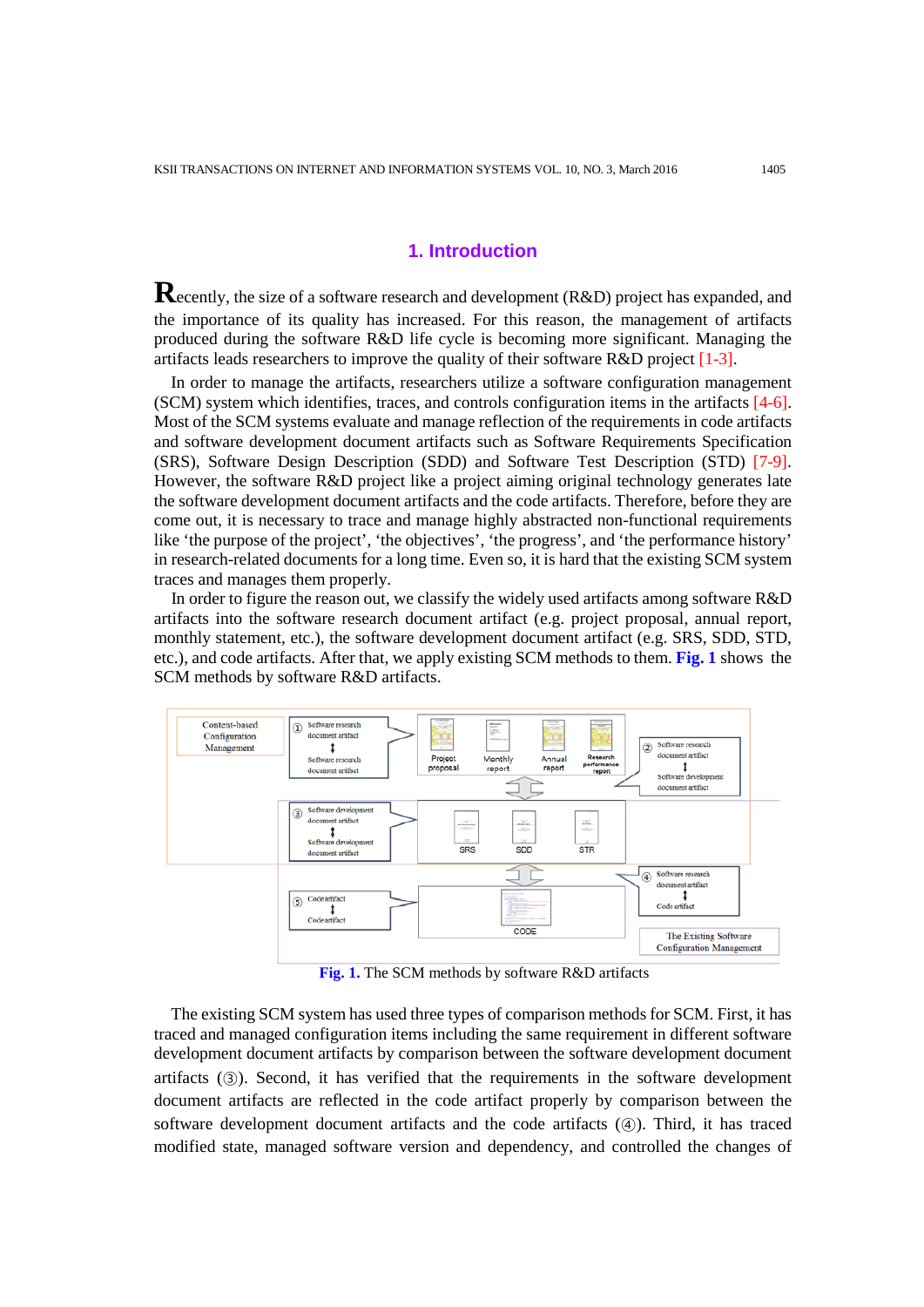functional or physical characteristics by comparison between the code artifacts(⑤). However, the existing SCM system only considers the specified and well-formed requirements in software development document artifacts or code artifacts. Thus, it cannot manage and trace highly abstracted and non-functional requirement in the software research document artifact through comparisons between the software research document artifacts  $(1)$ , or the software

research document artifact and the software development document artifact (②) .

There were studies for SCM using the comparison between document artifacts [10-15]. The studies focused on identification and trace of configuration items in the software document artifacts. The studies used traceability matrix which was made manually for identifying and tracing configuration items. Moreover, they applied information retrieval techniques to automate them. Nevertheless, in common with the existing SCM system, they only took into account the specified and well-formed requirements. Therefore, they could not cover the SCM for the software research document artifacts structured as highly abstracted non-functional requirements.

The more R&D project aims original technology, the research period takes relatively long time compared to the development period, so the software development document and code artifacts generate late, which makes it difficult to predict the outcome of the R&D project. Due to this characteristics, the SCM for the software research document artifacts is more important in software R&D project. However, the existing SCM system is not able to manage them.

Thus, in this paper, we report the underlying reasons why the existing SCM system cannot manage the software research document artifacts, and propose a content-based configuration management system to manage them. The proposed system comprised relevance rule generation phase and content-based testing phase traces and manages not only the software development document artifact but also the software research document artifact.

The remainder of this paper is organized as follows. Section 2 reviews some related work for SCM using a comparison between document artifacts. Section 3 analyses characteristics of the software R&D document artifacts and the underlying reasons why software research document artifacts cannot be managed by the existing SCM system. Section 4 explains content-based configuration management system for SCM of software R&D document artifacts. Section 5 show the preliminary application results. Finally, Section 6 discusses the conclusion and future works.

# **2. Related Work**

As mentioned previously, there were many studies for SCM by comparing software document artifacts.

[10-12] have managed document artifacts for SCM using a traceability matrix. **Fig. 2** shows an example of the traceability matrix. Each requirement in the traceability matrix is identified by unique ID and located in the first row. Types of document artifacts are located in columns, and index of configuration items mapped with the requirement is placed in content fields in the matrix. The traceability matrix can be used to trace the configuration items that have same requirements in different document artifacts. Furthermore, [13-14] has applied information retrieval technique to automate generation of the traceability matrix. Using the traceability matrix has the advantage of easy to use and easy to read by treating simple link in the software document artifacts. However, it is not appropriate to target software research document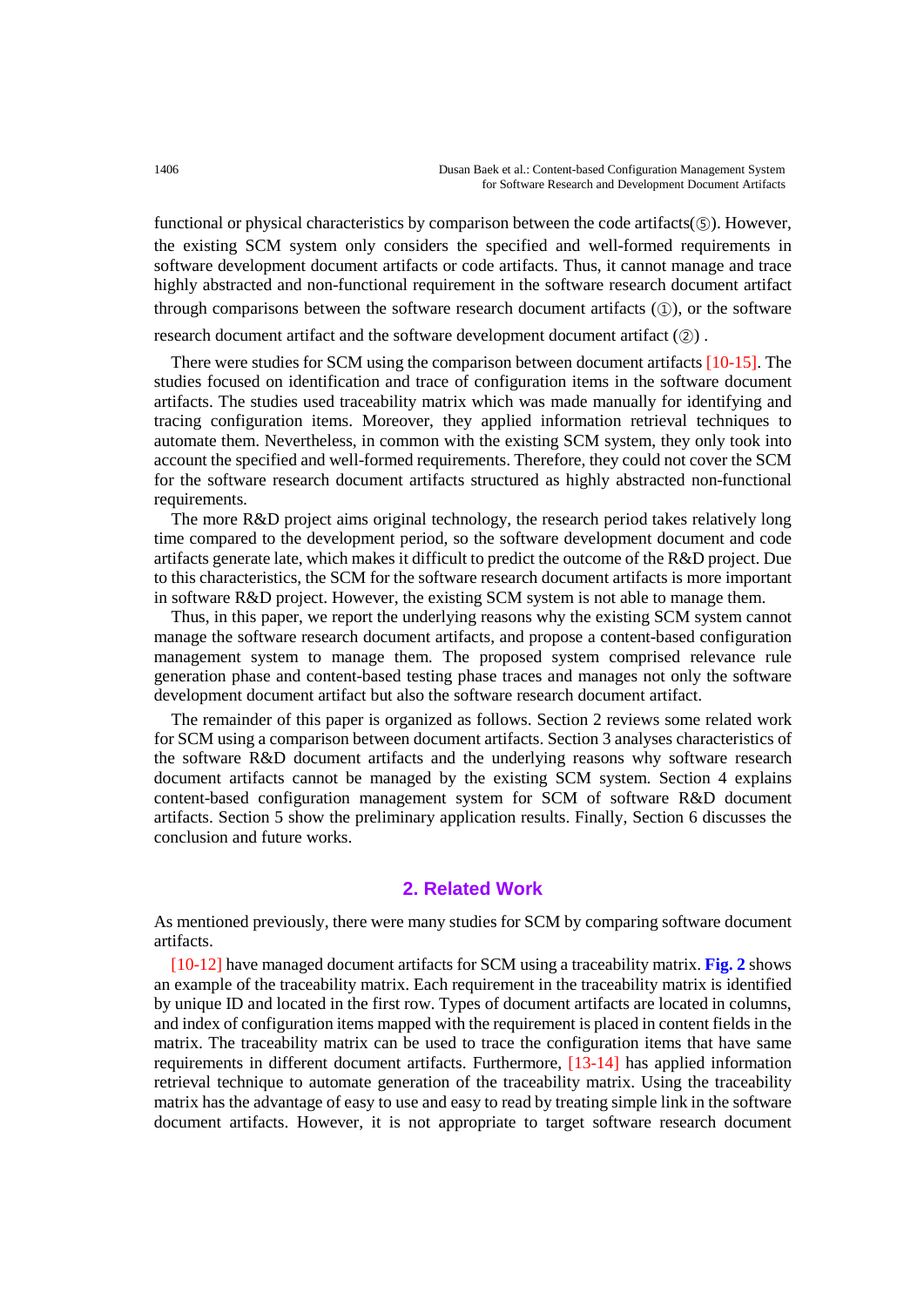artifacts directly because it is for the well-formed document artifacts created based on the requirements.

| Requirement    | Project<br>proposal | Project<br>performance Usecase Component Test ID<br>plan |              |           |              | Acceptance<br>criteria<br>ID |
|----------------|---------------------|----------------------------------------------------------|--------------|-----------|--------------|------------------------------|
| R1             | <b>PP101</b>        | <b>PPe101</b>                                            | <b>UC101</b> | PayRule   | <b>TE101</b> | AC101                        |
| R <sub>2</sub> | <b>PP102</b>        | <b>PPE102</b>                                            | <b>UC102</b> | PayPolicy | <b>TE101</b> | AC301                        |
|                |                     |                                                          |              |           |              |                              |

**Fig. 2.** A traceability matrix

[15] has proposed a method for tracing the requirement by using structural characteristics of the software document artifacts as shown in **Fig. 3**.



**Fig. 3.** A traceability link graph between code artifacts and document artifacts

In Fig. 3, the code artifact has a dependency on other in the dependency relation  $(1)$ , and the document artifacts trace the code artifacts in the trace relation named 'traceability link'  $(2)$ ). In this situation, [15] has inferred new trace relation (3) between the document artifacts by using the dependency relation  $(\mathbb{Q})$ , the trace relation  $(\mathbb{Q})$ , and the structural information of the document artifacts. These kinds of studies have suggested new approach using the software document artifacts. However, the method is unsuitable for directly applying to the software research document artifacts composed of various formats because it aims the well-formed document artifacts. Moreover, the generation of software code artifacts takes especially long time in the software R&D projects for original technology. Thus, the method which needs software code artifacts for inferring new trace relation has a limitation of SCM of software R&D document artifacts.

In this paper, we propose the content-based configuration management system. The proposed system generates 'relevance link', which would manage highly abstracted non-functional requirements in software research document artifacts. The relevance link consists of related two configuration items and the rule which the two configuration items have to follow, and it is used for SCM of the software R&D document artifacts. Before explain about what is the relevance link in detail and how can they manage the software research document artifacts, we analyze characteristics of the software R&D Document artifacts to find out the underlying reasons why the existing SCM system cannot manage them.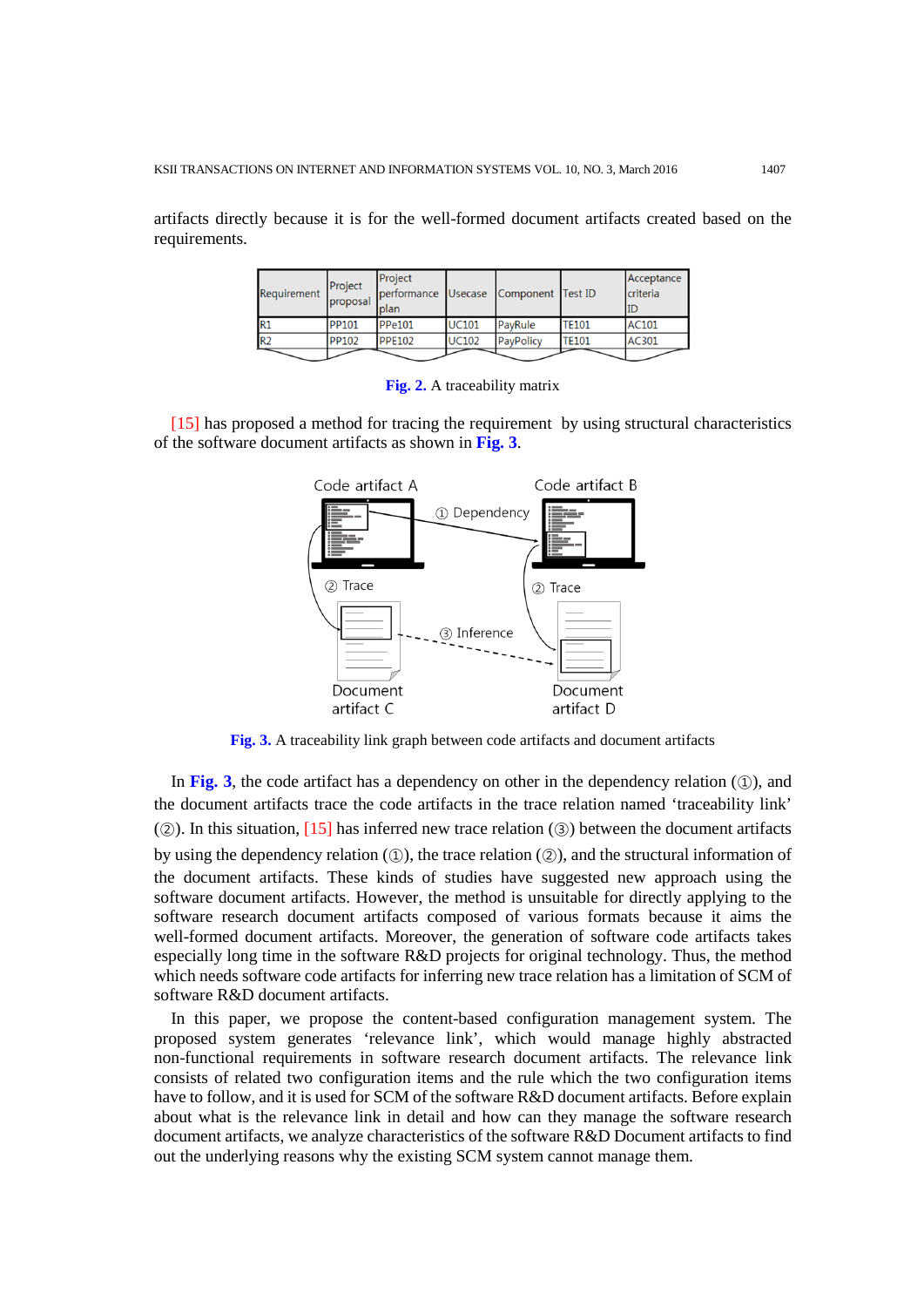# **3. Analysis of Characteristics of the Software R&D Document Artifacts**

In this section, we analyze characteristics of the software R&D document artifacts and the underlying reasons why the existing SCM cannot manage the software research document artifacts.

## **3.1 Classification of artifacts**

We classify the artifacts in order to figure the reason out why the existing SCM cannot manage. **Table 1** is a classification table for the artifact produced during the software R&D life cycle.

| <b>Artifact Type</b>                   | <b>Document Type</b>                     |  |  |
|----------------------------------------|------------------------------------------|--|--|
|                                        | Software Requirement Specification (SRS) |  |  |
| Software Development                   | Software Design Description (SDD)        |  |  |
| Document Artifact                      | Software Product Specification (SPS)     |  |  |
|                                        | Software Test Description (STD)          |  |  |
|                                        | Project Proposal                         |  |  |
| Software Research<br>Document Artifact | <b>Annual Report</b>                     |  |  |
|                                        | Monthly statement                        |  |  |
| Software Code Artifact                 | Source Code                              |  |  |

**Table 1.** The classification table for artifacts

Software artifacts are classified into the code artifacts and the document artifacts. The document artifacts are composed of the software development document artifacts and the software research document artifacts. The software development document artifacts include SRS, SDD, STD, SPS, etc. The software research document artifacts contain project proposal, monthly statement, annual report, etc.

The existing SCM system conducts SCM for the software code artifacts and the software development document artifacts. However, it cannot carry out SCM for the software research document artifacts which are comprised of abstracted items and various formats. The next section explains the reason.

# **3.2 Differences between Software Research Document Artifacts and Software Development Document Artifacts**

In the case of the software development document artifacts, each item(or section) has been composed based on the requirements, and identified by the identifier based on the requirement as shown **Fig. 4 (a)**. The existing SCM system distinguishes and traces the configuration items having the same requirement in different documents by using the identifier. In **Fig. 4 (a)**, each arrow means the traceability link between the configuration items having the same requirement. And the traceability link has the number to differentiate itself from the others that have different requirements.

On the other hand, in the case of the software research document artifacts, each item(or section) has been comprised based on the understanding of the researcher as shown **Fig. 4 (b)**. Therefore, even if there are configuration items having the same relevance in the different software research document artifacts, it is more important what the relevance means than itself. Because the traceability has just one meaning as itself but the relevance can have various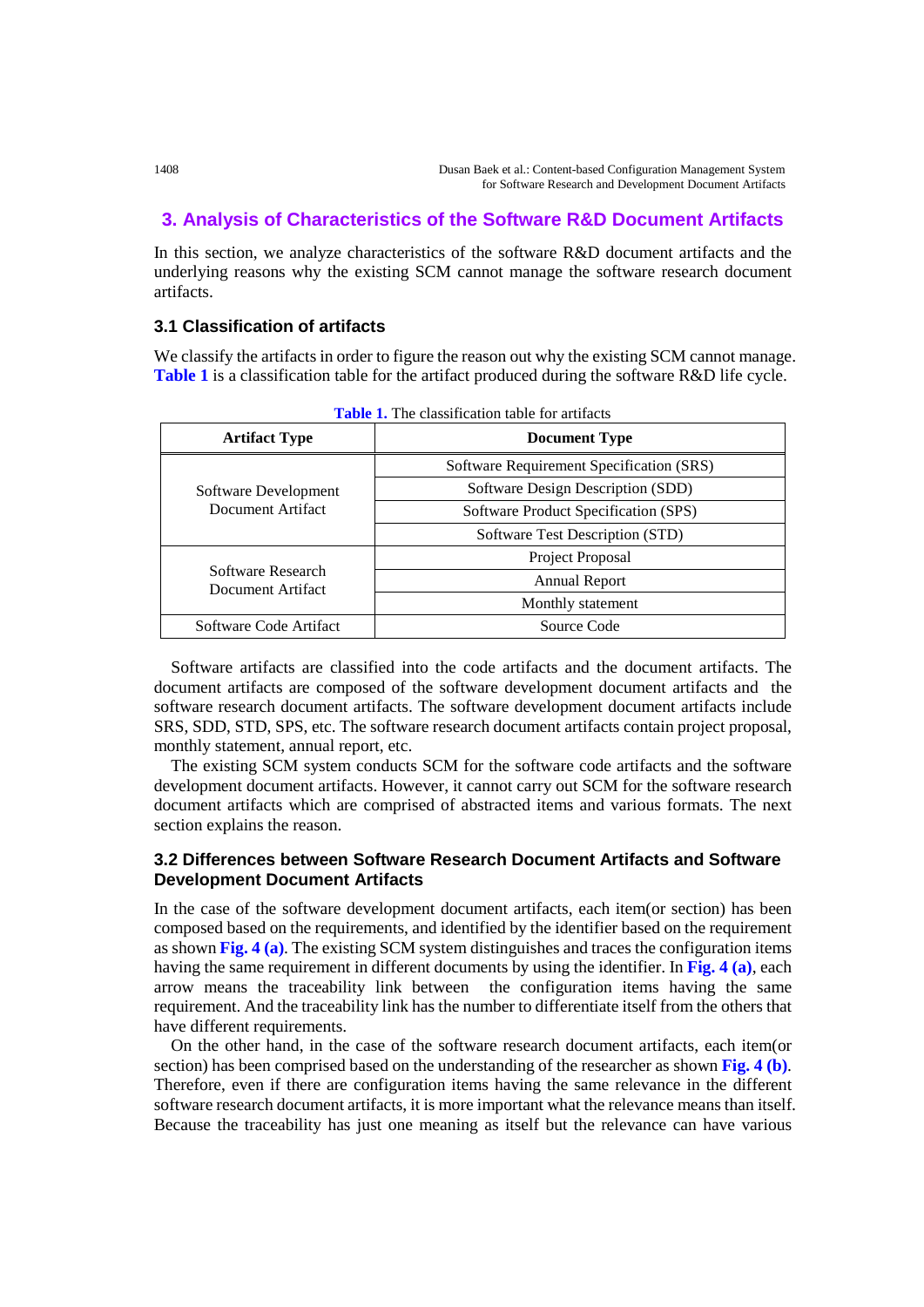

meanings such as sufficient, necessary and equal. For this reason, traceability link is transitive

Annual report Project proposal Research performance report  $R1$  $R<sub>3</sub>$ م کا rch results ous year R&D perfor arch results  $380 \text{ abs } - - - - - - -$ R&D goals R#: Relevance No. Main nlan

(b) The relevance graph of the software research document artifacts



relation, but relevance is not transitive relation.

The existing SCM system cannot manage the software research document artifacts. To solve the problem, we design the content-based configuration management system.

In this paper, we coin the term as follows.

- Relevance: semantic homogeneity between configuration items in different document artifacts
- Corresponding items: two configuration items having same relevance.
- Relevance rule: the rule which corresponding items have to follow.
- Relevance link: mapping between corresponding items and relevance rule.

#### **4. Content-based Configuration Management System**

Content-based configuration management system consists of relevance rule generation phase and content-based testing phase. In relevance link generation phase, a researcher generates relevance links. In content-based testing phase, the researcher conducts content-based testing for SCM of the software R&D document artifact using the relevance links generated from previous phase. In this section, we explain each phase in detail.

#### **4.1 Relevance Link Generation Phase**

The relevance link generation phase is composed of four modules, which are template-based document artifact parsing module, configuration item identification module, corresponding items extraction module and relevance link generation module. In this phase, a researcher can make the relevance link of each document artifact type using the document artifacts and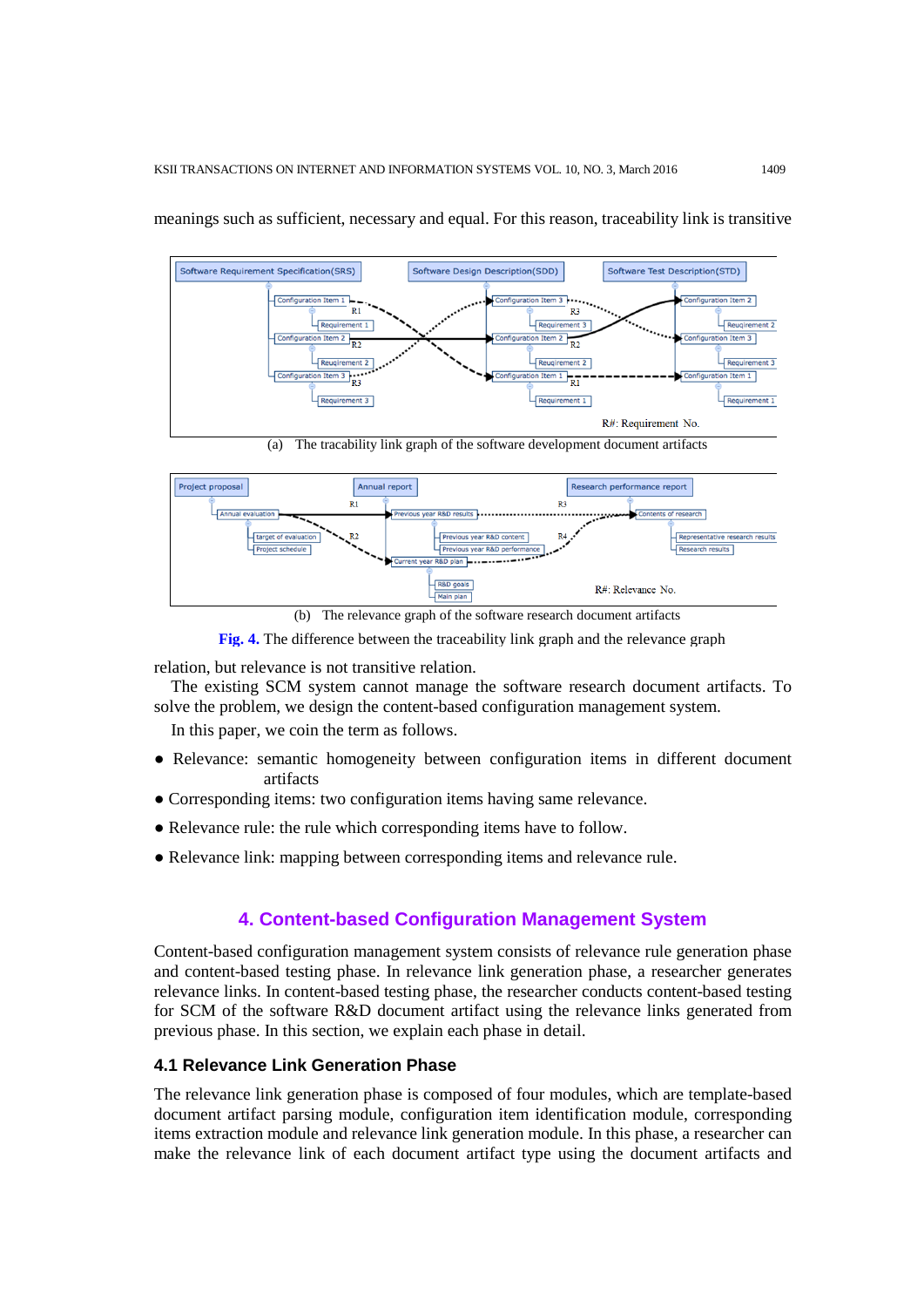pre-defined relevance rules. **Fig. 5** shows the system architecture in the relevance link generation phase.



**Fig. 5.** The system architecture in relevancelink generation phase

Template-based Document Artifact Parsing Module (①): This module has the role of parsing the items used in the configuration item identification module. For this, the module parses document artifacts provided from a document artifact database. Because the items will be used for identification of configuration items, all titles of section and subsection levels are needed, not contents (i.e. template-based parsing). Therefore, the document artifacts having a same structure are handled as an equivalent type, and they don't need to be redundantly parsed.

Configuration Item Identification Module (②): For efficient SCM, configuration items which have to be managed should be extracted and identified from the indiscriminately parsed items (e.g. 'the purpose of the project', 'the objectives', 'the progress', and 'the performance history', etc.). **Fig. 6** is the example of identifying the configuration items. In **Fig. 6**, the items in the left tree chart are extracted and identified to the configuration items in the right tree chart.



**Fig. 6.** The example of identifying the configuration items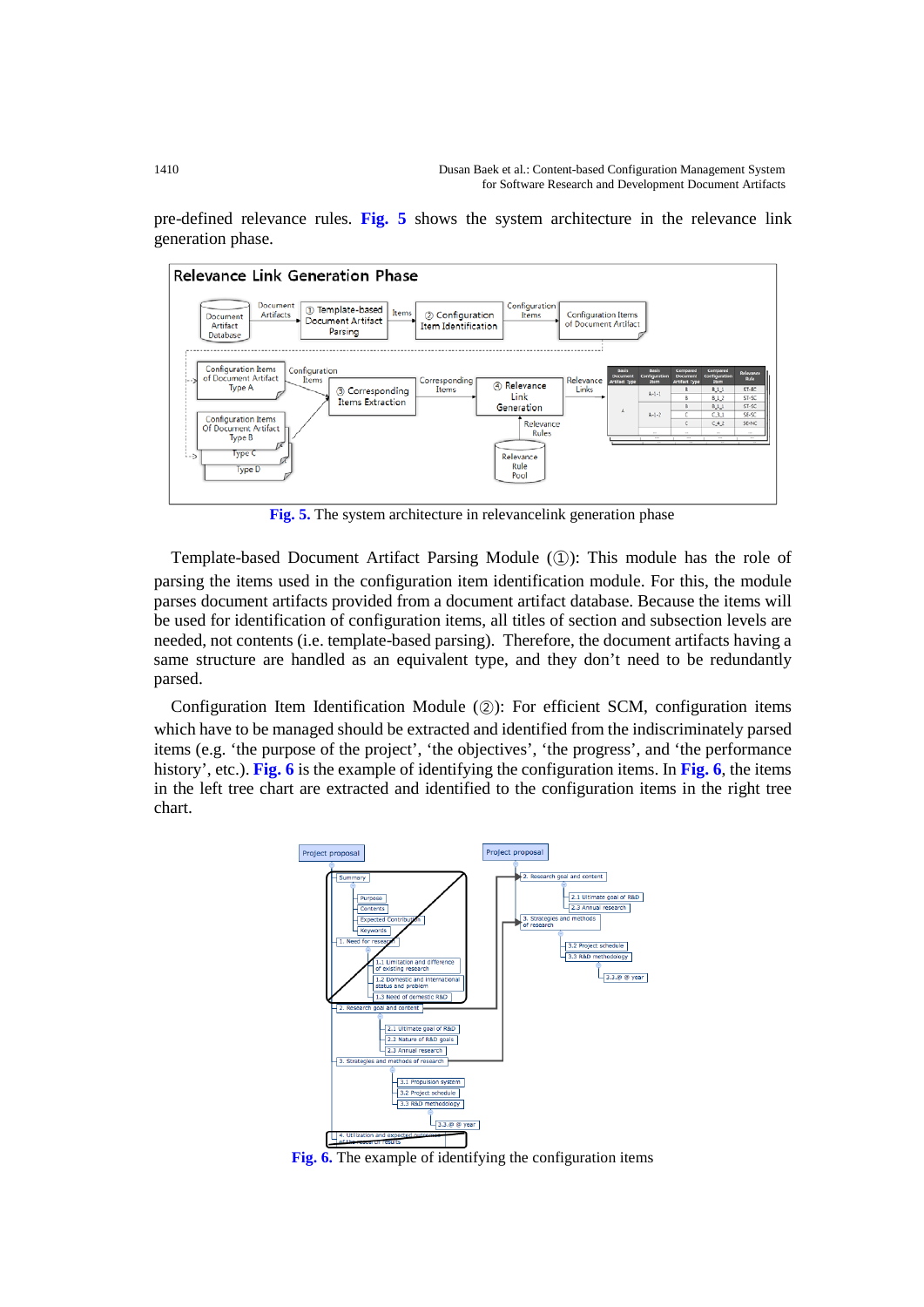Corresponding Items Extraction Module (③): Corresponding items are two configuration items having same relevance, and they are extracted for the relevance link. For extracting the corresponding items, in addition to the basis document artifact having the configuration item which a researcher wants to extract, all the compared document artifacts having corresponding items of it are required. Because the relevance link is not transitive relation, one-to-one comparison is essential. Furthermore, since the relevance link is not commutative relation, the researcher has to consider not only the forward comparison, but also the backward comparison. **Fig. 7** is the example of corresponding items extraction by considering the forward comparison of the project proposal as the basis document artifact.



**Fig. 7.** The example of corresponding items extraction

Relevance Link Geneartion Module (④): As mentioned above, a relevance link is composed of corresponding items and the relevance rule which they have to follow. Thus, after extracting the corresponding items, the researcher assigns the relevance rule to the corresponding items. The relevance rules defined by the results of the previous study, and are shown in **Table 2** [16]. The pre-defined relevance rules can be modified, added or removed during the software R&D life cycle. After the mapping between the corresponding items and relevance rules, generating relevance link is completed, as shown in **Fig. 8**.



**Fig. 8.** The example of the relevance link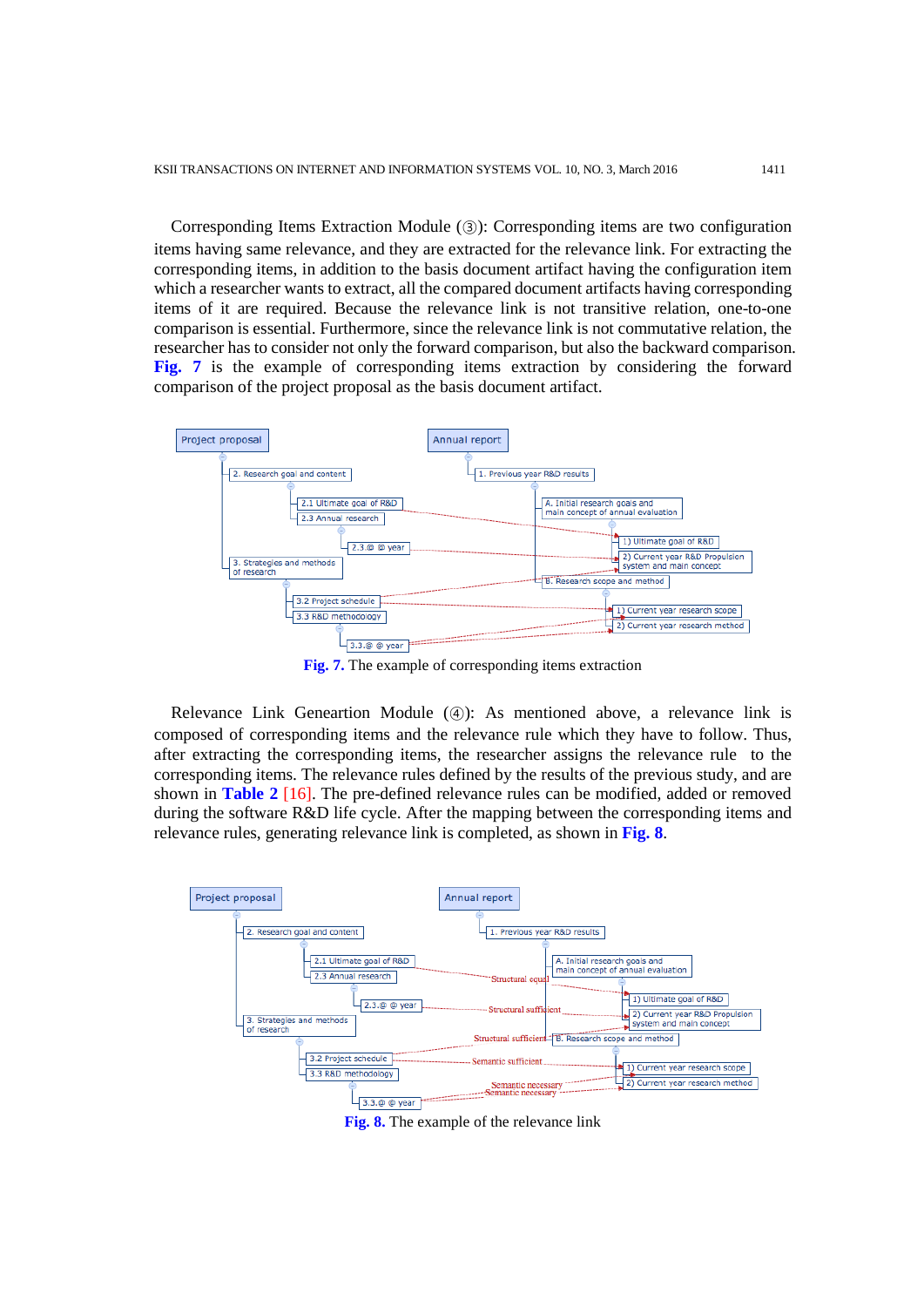1412 Dusan Baek et al.: Content-based Configuration Management System for Software Research and Development Document Artifacts

| <b>Relevance Rule</b>                            | <b>Explanation</b>                                                                                                                                 |  |  |
|--------------------------------------------------|----------------------------------------------------------------------------------------------------------------------------------------------------|--|--|
| Structural $\sim$ (prefix)                       | Structure of contents in configuration item is very simple, it<br>can be inferred by using simple comparison.                                      |  |  |
| Structural sufficient condition<br>$(ST-SC)$     | All contents in configuration item in the basis document are<br>included in the configuration item in the compared document                        |  |  |
| Structural necessary condition<br>$(ST-NC)$      | The configuration item in the basis document includes all<br>contents in the configuration item in the compared document                           |  |  |
| Structural equal condition (ST-EC)               | All contents in the configuration item in the basis document<br>are the same as all contents in the configuration item in the<br>compared document |  |  |
| Structural partial equal condition<br>$(ST-PEC)$ | Some contents in the configuration item in the basis<br>document are included in the configuration item in the<br>compared document                |  |  |
| Semantic $\sim$ (prefix)                         | Structure of contents in configuration item is complex, it can<br>be inferred by human or by using an inference algorithm.                         |  |  |
| Semantic sufficient condition<br>$(SE-SC)$       | Semantically sufficient condition                                                                                                                  |  |  |
| Semantic necessary condition<br>$(SE-NC)$        | Semantically necessary condition                                                                                                                   |  |  |
| Semantic equal condition (SE-EC)                 | Semantically equal condition                                                                                                                       |  |  |
| Semantic partial equal condition<br>(SE-PEC)     | Semantically partial equal condition                                                                                                               |  |  |

| <b>Table 2.</b> The relevance rules |  |
|-------------------------------------|--|
|-------------------------------------|--|

# **4.2 Content-based testing phase**

Content-based testing phase is comprised of one module, which is the content-based test module. In this phase, a researcher can test software R&D document artifacts for SCM of them using the relevance link. **Fig. 9** shows the system architecture in the content-based testing phase.



**Fig. 9.** The system architecture in content-based testing phase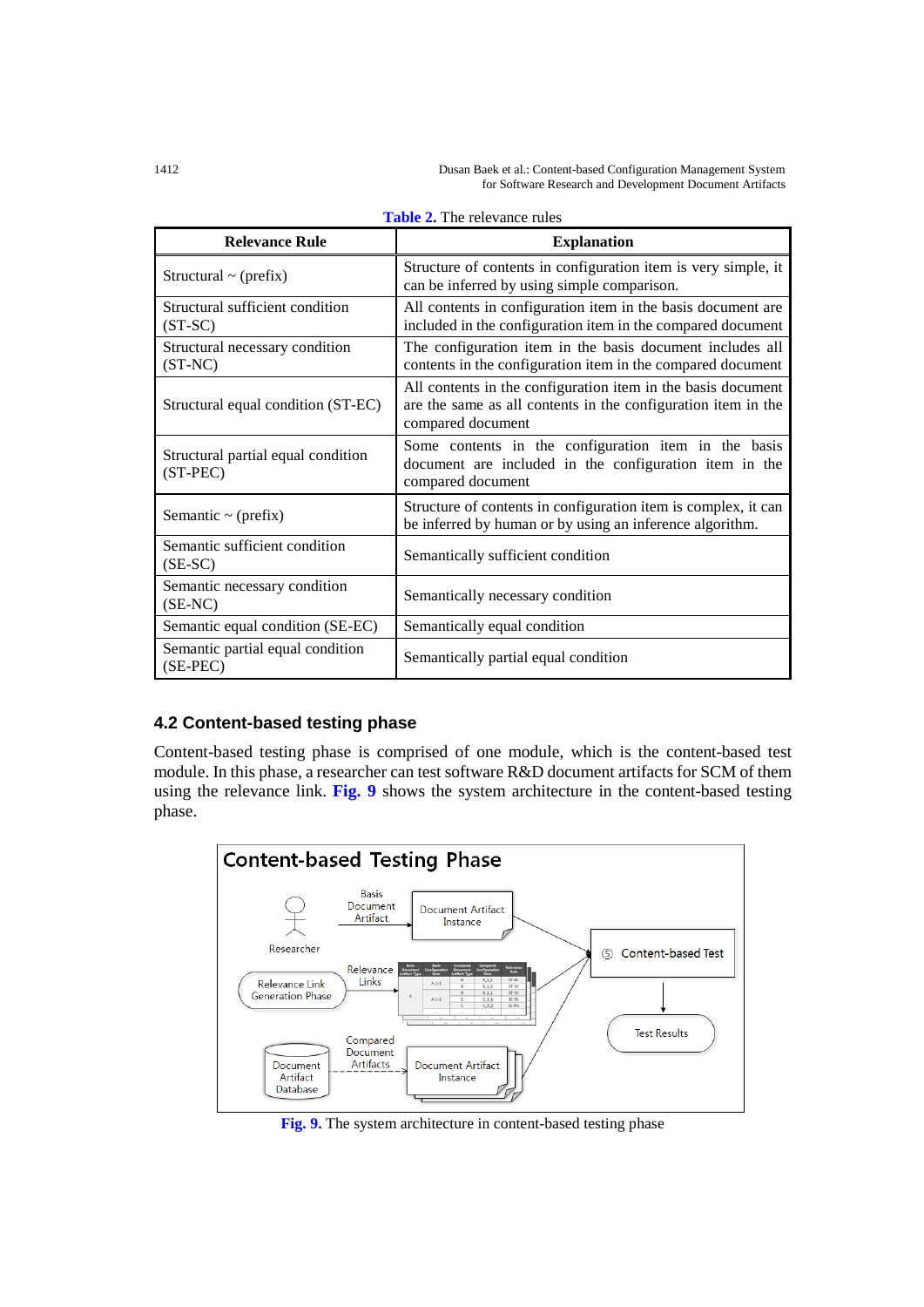Content-based Test Module (⑤): A researcher inputs the software R&D document artifact which the researcher wants to trace and manage and the relevance rule of it. Then, the module retrieves the compared document artifacts in the document artifact DB storing all the software R&D document artifacts generated during software R&D life cycle. The module tests whether the corresponding items in the basis document artifact and the compared document artifacts keep the relevance rules. In this paper, this process is manually conducted by a researcher. We will expand the module to be automatically tested using the textual inference.

The result of the content-based test provides grounds for determining consistency and completeness of the tested software R&D document artifact. Moreover, the content-based test assists objective evaluation of the software R&D document artifacts.

#### **5. Application**

For a preliminary application of the proposed content-based configuration management system, we conduct SCM for 'Project proposal' and '1st annual report' made from a previous real project. We use 'Project proposal' as the compared document, and '1st annual report' as the basis document. Each software research document artifacts are parsed and marshaled by the system. In the preliminary application, we manually fills the corresponding items and relevance rules to make relevance links. After generation of the relevance link, the content-based test module tests contents of the software research document artifacts using the relevance links. For this, the system displays the contents of the corresponding items and the relevance rule, and is fed back whether the corresponding items follow the relevance rule or not by us. After the test is completed for all the corresponding items, it informs the test results, as shown **Table 3**.

| <b>Basis Configuration</b><br><b>Item</b> | Compared<br>Configuration<br><b>Item</b> | <b>Relevance</b><br>Rule | <b>Result</b> |
|-------------------------------------------|------------------------------------------|--------------------------|---------------|
| $AR-1-A-1$                                | $PP-2-1$                                 | ST-EC                    | <b>TRUE</b>   |
|                                           | $PP-2-3$                                 | ST-SC                    | <b>TRUE</b>   |
| $AR-1-A-2$                                | $PP-3-2$                                 | ST-SC                    | <b>TRUE</b>   |
|                                           | $PP-3-2$                                 | <b>SE-SC</b>             | <b>TRUE</b>   |
| $AR-1-B-1$                                | $PP-3-3$                                 | <b>SE-NC</b>             | <b>TRUE</b>   |
| $AR-1-B-2$                                | $PP-3-3-1$                               | SE-NC                    | <b>FALSE</b>  |

**Table 3.** The result of preliminary application

Through the preliminary application, we verify that 5 items in the 1st annual report follow the relevance rules, but 1 item (AR-1-B-2) doesn't follow the relevance rule (SE-NC). AR-1-B-2 item which is about current year research method in the 1st annual report has to include all contents of PP-3-3-1 item which is about 1st year's methodology in the project proposal. However, AR-1-B-2 item omits one plan among the plans in the project proposal.

In this way, the content-based configuration management system can conduct SCM of the software R&D document artifacts which the existing SCM system cannot manage, and it can help the researchers who particularly focus on the original technology.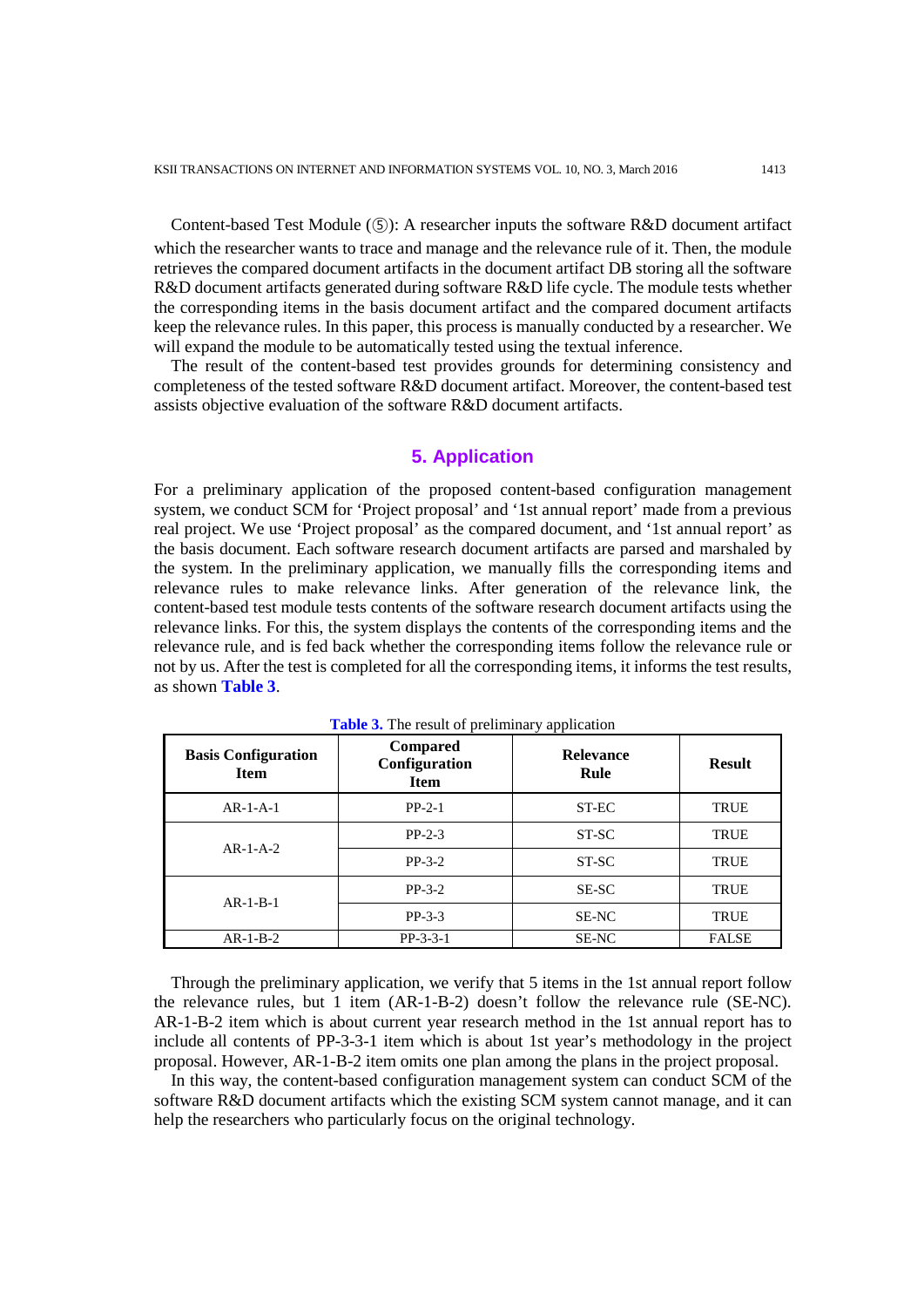1414 Dusan Baek et al.: Content-based Configuration Management System for Software Research and Development Document Artifacts

#### **6. Conclusion**

The existing SCM system has carried out the SCM of the software artifacts based on the configuration items which only have one meaning as the requirement. Therefore, it cannot have managed the software research document artifacts which have various meanings such as sufficient, necessary, equal and partial equal. To solve this problem, we propose the content-based configuration management system. It identifies configuration items from software R&D document artifacts, and extracts corresponding items from the configuration items in a basis document artifact and compared document artifacts. Then, it maps between the corresponding items and the relevance rule to generate the relevance link. Finally, it performs the content-based test of the software R&D document artifacts using the relevance link. The results of the content-based test provide grounds for determining consistency and completeness of the tested software R&D document artifact. Moreover, it can assist objective evaluation of the software R&D document artifacts. For the future work, we plan to study how to determine consistency and completeness. In addition, we will expand the content-based test to be automatically tested by using the textual inference.

#### **References**

- [1] Institute of Electrical and Electronics Engineers, "IEEE Guide to Software Configuration Management," *An American Standard. IEEE*, 1988. [Article \(CrossRef Link\)](http://dx.doi.org/10.1109/IEEESTD.1988.94582)
- [2] Standard, I. "Systems and software engineering–system life cycle processes." ISO Standard 15288, 2008. [Article \(CrossRefLink\)](http://www.iso.org/iso/home/store/catalogue_tc/catalogue_detail.htm?csnumber=63711)
- [3] Wang, Juite, and Yung-I. Lin, "A fuzzy multicriteria group decision making approach to select configuration items for software development," *Fuzzy Sets and Systems* 134.3, 343-363, 2003. [Article \(CrossRefLink\)](http://dx.doi.org/10.1016/S0165-0114(02)00283-X)
- [4] Dart, Suan. "Concepts in configuration management systems," in *Proc. of the 3rd international workshop on Software configuration management*, pp. 1-18, May, 1991. [Article \(CrossRefLink\)](http://dx.doi.org/10.1145/111062.111063)
- [5] Gotel, Orlena CZ and Anthony CW Finkelstein, "An analysis of the requirements traceability problem," *Requirements Engineering, 1994, Proc. of the 1st Int. Conference*, pp. 94-101, April, 1994. [Article \(CrossRefLink\)](http://dx.doi.org/10.1109/ICRE.1994.292398)
- [6] Aiello, Robert, and Leslie Sachs. *Configuration Management Best Practices: Practical Methods that Work in the Real World.* Pearson Education, 2010. [Article \(CrossRefLink\)](http://dl.acm.org/citation.cfm?id=1869711)
- [7] "IEEE Recommended Practice for Software Requirements Specifications," *IEEE Std 830-1998*, vol., no., pp.1-40, Oct. 20 1998. [Article \(CrossRefLink\)](http://dx.doi.org/10.1109/IEEESTD.1998.88286)
- [8] "IEEE Standard for Information Technology--Systems Design--Software Design Descriptions," *IEEE STD 1016-2009*, vol., no., pp.1-35, July 20 2009. [Article \(CrossRefLink\)](http://dx.doi.org/10.1109/IEEESTD.2009.5167255)
- [9] "IEEE Standard for Software and System Test Documentation," *IEEE Std 829-2008* , vol., no., pp.1-150, July 18 2008[. Article \(CrossRefLink\)](http://dx.doi.org/10.1109/IEEESTD.2008.4578383)
- [10] Kyunghwan Kim, Neunghoe Kim and Donghyun Lee, Hoh Peter In, "Requirements Trace Table based on Pain Chain for improving Maintainability," in *Proc. of the Korean Information Science Society Conference*, vol. 38, no. 1(A), pp. 206-209, 2011. [Article \(CrossRefLink\)](http://www.dbpia.co.kr/Article/NODE01687888)
- [11] Ju Young Kim and Sung Yul Rhew, "An Empirical Study on Tracking Table for Consistency and Completeness Validation in the Outputs," *Journal of KIISE: Software and Applications*, vol. 34, no.5, pp. 419-430, 2007. [Article \(CrossRefLink\)](https://www.kci.go.kr/kciportal/ci/sereArticleSearch/ciSereArtiView.kci?sereArticleSearchBean.artiId=ART001070940)
- [12] Lormans, Marco and Arie van Deursen, "Reconstructing requirements coverage views from design and test using traceability recovery via LSI," in *Proc. of the 3rd international workshop on Traceability in emerging forms of software engineering*. ACM, 2005. [Article\(CrossRefLink\)](http://dx.doi.org/10.1145/1107656.1107665)
- [13] Hayes, Jane Huffman, Alex Dekhtyar, and Senthil Karthikeyan Sundaram, "Advancing candidate link generation for requirements tracing: The study of methods," *Software Engineering*, IEEE Transactions on 32.1, 4-19, 2006. [Article \(CrossRefLink\)](http://dx.doi.org/10.1109/TSE.2006.3)